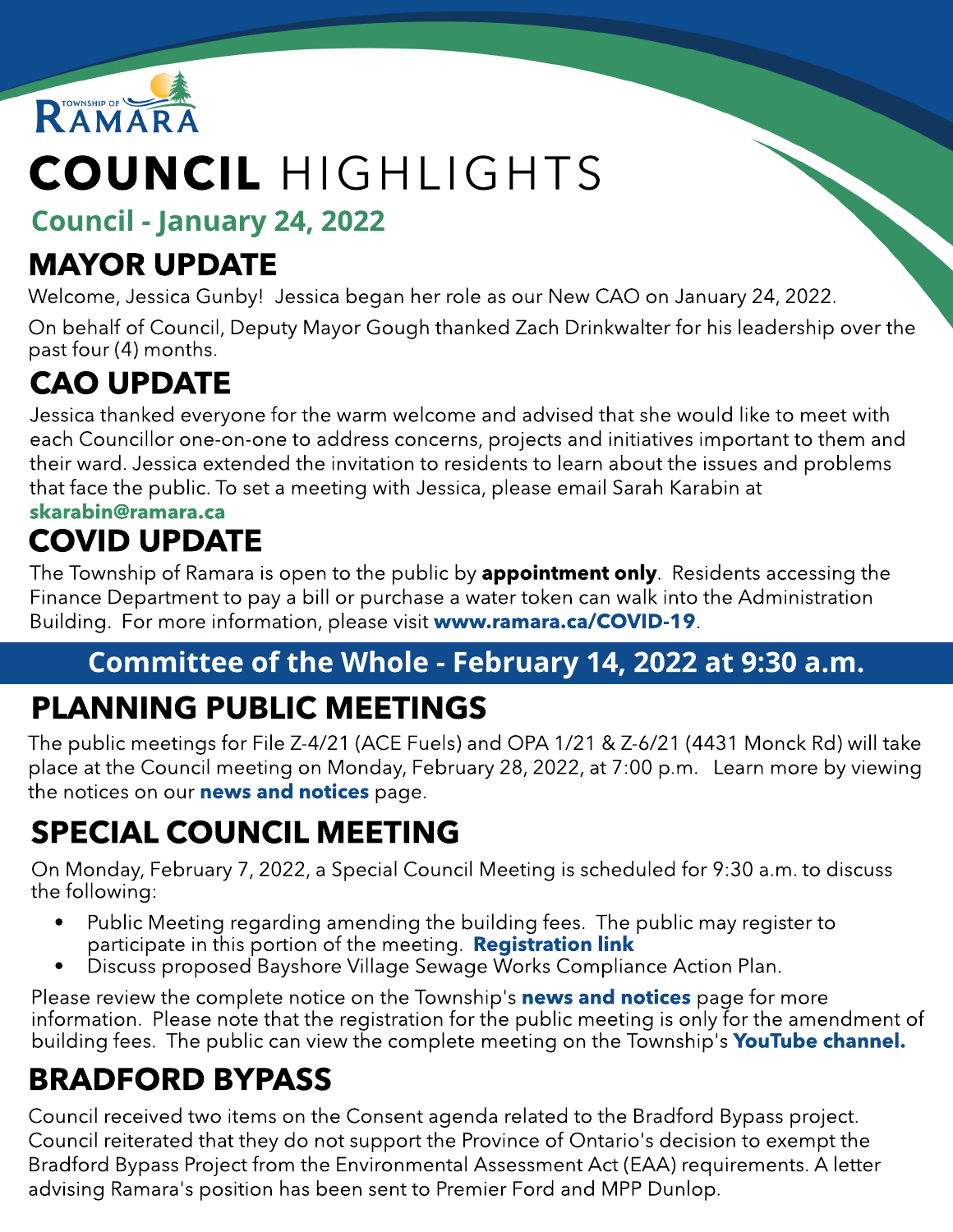# HOURS OF OPERATION OF QUARRIES

As discussed at the Committee of the Whole meeting on January 10, 2022, a letter will be sent to Ministry of Northern Development, Mines, Natural Resources and Forestry, Ministry of Environment, Conservation and Parks and MPP Jill Dunlop to ensure licensed quarries are operating according to their licence and are following all Provincial requirements for soil testing.

#### BAYSHORE VILLAGE CONCERNS AROUND BAYSHORE VILLAGE SEWAGE SPRAY FIELD

Council discussed the comments they received from residents in Bayshore Village about both the water rates and decisions regarding the Bayshore Sewage Spray Fields. Council suggested organizing a Committee with a Council representative to discuss only the Bayshore Sewage spray field project and for the details of that Committee to be sent in by the Bayshore Village Association at a future Council meeting. Please note that Bayshore Village is welcoming residents from other areas of the Township in the discussion about water rates.

On February 7, 2022, OCWA and staff will present a viable action plan to Council regarding meeting MECP requirements.

#### [Click](https://ramara.civicweb.net/portal/) [here](https://ramara.civicweb.net/portal/) [for](https://ramara.civicweb.net/portal/) t[he](https://ramara.civicweb.net/portal/) [full](https://ramara.civicweb.net/portal/) [Council](https://ramara.civicweb.net/portal/) [Agenda](https://ramara.civicweb.net/portal/) [and](https://ramara.civicweb.net/portal/) [Minut](https://ramara.civicweb.net/portal/)es

### 2022-2026 WATER AND SEWAGE SERVICE RATES

Council approved the 2022 Water and Sewage Service Water Rates with zero (0) **percent increase for the Year 2022.** The rates will be reviewed again in 2023.

not raise rates to materi initiation, larger rate<br>future. Increases in water and sewage rates help cover operating costs and building reserves for capital renewal and replacement. Over the past two (2) years, Council has not increased water rates due to the savings realized by the changes noted below. The current rates being proposed offer increase below or at the rate of expected inflation for the next five (5) years. If the Township does not raise rates to match inflation, larger rate spikes in water and sewer rates may occur in the future.

Meanwhile, staff are working diligently to keep the rates steady by completing the following:

- ond in September 2020, the Township contracted Ontario Clean Water Agency (OCWA) to run<br>- In September 2020, the Township contracted Ontario Clean Water Agency (OCWA) to run the water and sewer plants. The anticipated savings is \$2 M over five years.
- Council is currently investigating decommissioning some smaller water systems to decrease operating costs. The expected savings are up to \$200,000 per year.
- limiting costs, me expected savings are up to \$200,000 per year.<br>Council is now installing a smart water tower reader to help residents monitor their water thinking of creative ways to celebrate the season virtually. usage to identify overconsumption and leaks.
	- OCWA presented a ten (10) year Capital plan to Council in 2021 that will help assist in managing reserves to help avoid spikes in water and sewer rates.

### PAID PARKING EXPANDS ALONG LAKE SIMCOE

Council approved to extend paid parking along Lake Simcoe in the following areas:

- 1. Create on-street paid parking on the west side of Courtland Street from Lake Simcoe to a safe spot on the road north of Orkney Beach Road.
- 2. Create on-street paid parking on Lake Avenue from Simcoe Road north to a safe spot on the road.

All paid on-street parking will occur between the hours of 7:00 a.m. to 11:00 p.m. at a rate of \$5.00 per hour. Please be advised it will take 2-3 weeks to implement this initiative. Please note that local residents, with a parking permit, will also be able to park in this area.